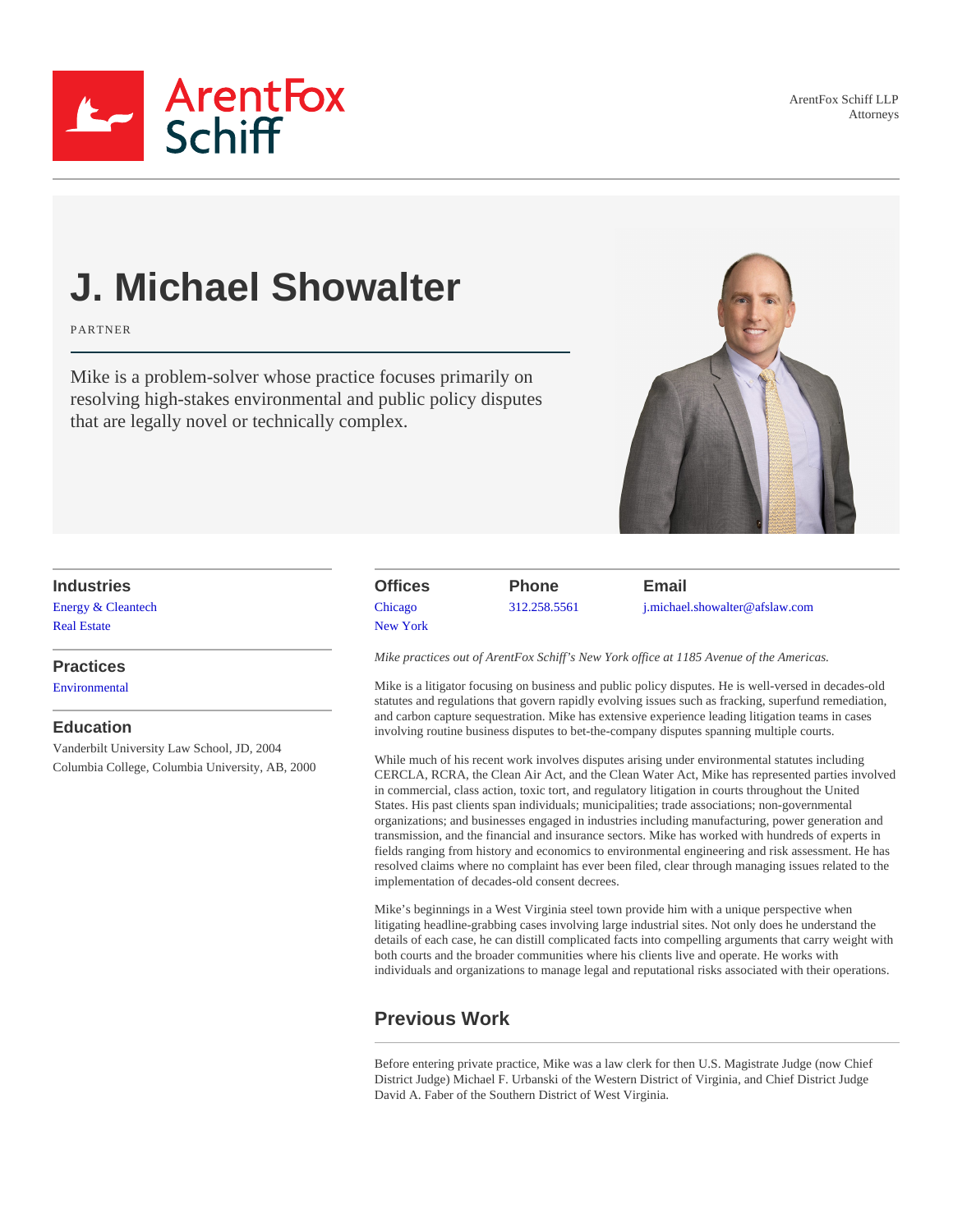### **Client Work**

- $-$  Mike defends parties against "citizen suits" brought by private parties and non-governmental organizations alleging that their activities have violated federal or state law. Successes include securing the dismissal with prejudice – upheld by the Ninth Circuit – of a case alleging that a West Coast utility's use of hundreds of thousands of telephone poles was illegal, and securing the dismissal of air-related claims at the federal and state level against a Midwestern utility.
- Mike has successfully brought multiple claims challenging the constitutionality of state laws for individuals and organizations and has filed amicus briefs related to government policies or conduct in various appellate courts. **—**
- Mike has advised various parties in regard to how the COVID-19 pandemic affects existing legal and administrative obligations. **—**
- In a high-profile case, Mike secured a summary judgment win for a natural gas company alleged to have contaminated groundwater through fracking. After the conclusion of expert discovery, the Court dismissed the claims, finding that Plaintiffs had failed to produce any evidence linking their damages to Mike's client. **—**
- Mike has extensive experience working on Superfund-related matters throughout the United States through both litigation and negotiation. Mike is part of the team representing National Grid at the Gowanus Canal Superfund Site in New York City. National Grid is one of 28 parties that has been directed to investigate, characterize, and address contamination in a complex urban environment. In addition to this Site, Mike has assisted clients in resolving intractable disputes at various other high-profile sites through federal and state litigation and mediation. **—**
- In a recent matter, Mike filed litigation to secure access necessary for a client to remediate a site  listed on the federal NPL and subsequently secured summary judgment against an \$11 million counterclaim based on a never-before-litigated state law provision allowing compensation paid by a remediating party to a current site owner. The court's decision relied on Mike's team's factual and legal analysis in awarding less than 1 percent of the amount claimed in compensation. The court's decision was affirmed on appeal by the Sixth Circuit.
- Mike has advised public and private water utilities regarding compliance issues with the federal Lead and Copper Rule. **—**
- $-$  Mike has extensive experience in representing parties in toxic tort and property damage litigation, including claims related to injuries related to asbestos, silica, benzene, VOCs, PCBs, and other chemicals.
- $-$  Mike provides legal advice on pending federal legislation and rulemakings and has represented parties in rule challenges and appeals of administrative action before various federal circuit Courts of Appeal. In recent matters, Mike represents clients challenging EPA's startup, shutdown, and malfunction SIP call and multiple clients potentially affected by EPA SO2 NAAQS designations in both regulatory and judicial proceedings in courts across the country. In addition, Mike has extensive experience advising clients regarding legislation and regulatory changes involving asbestos.
- Mike represents parties involved in building, maintaining, and operating pipeline infrastructure across the United States in federal and state litigation as well as in discussions with landowners. **—**

# **Boards, Memberships & Certifications**

- **—** American Bar Association
- **—** The Sedona Conference
	- **—** Working Group 1, Member
	- Brainstorming Group on Proportionality in Discovery and Drafting Team regarding the Use of **—** Technology Assisted Review in Litigation, Member

#### **Publications, Presentations & Recognitions**

#### **Publications**

*Primer on Crafting eDiscovery Requests with "Reasonable Particularity,* (co-author) The Sedona **—** Conference (forthcoming 2022)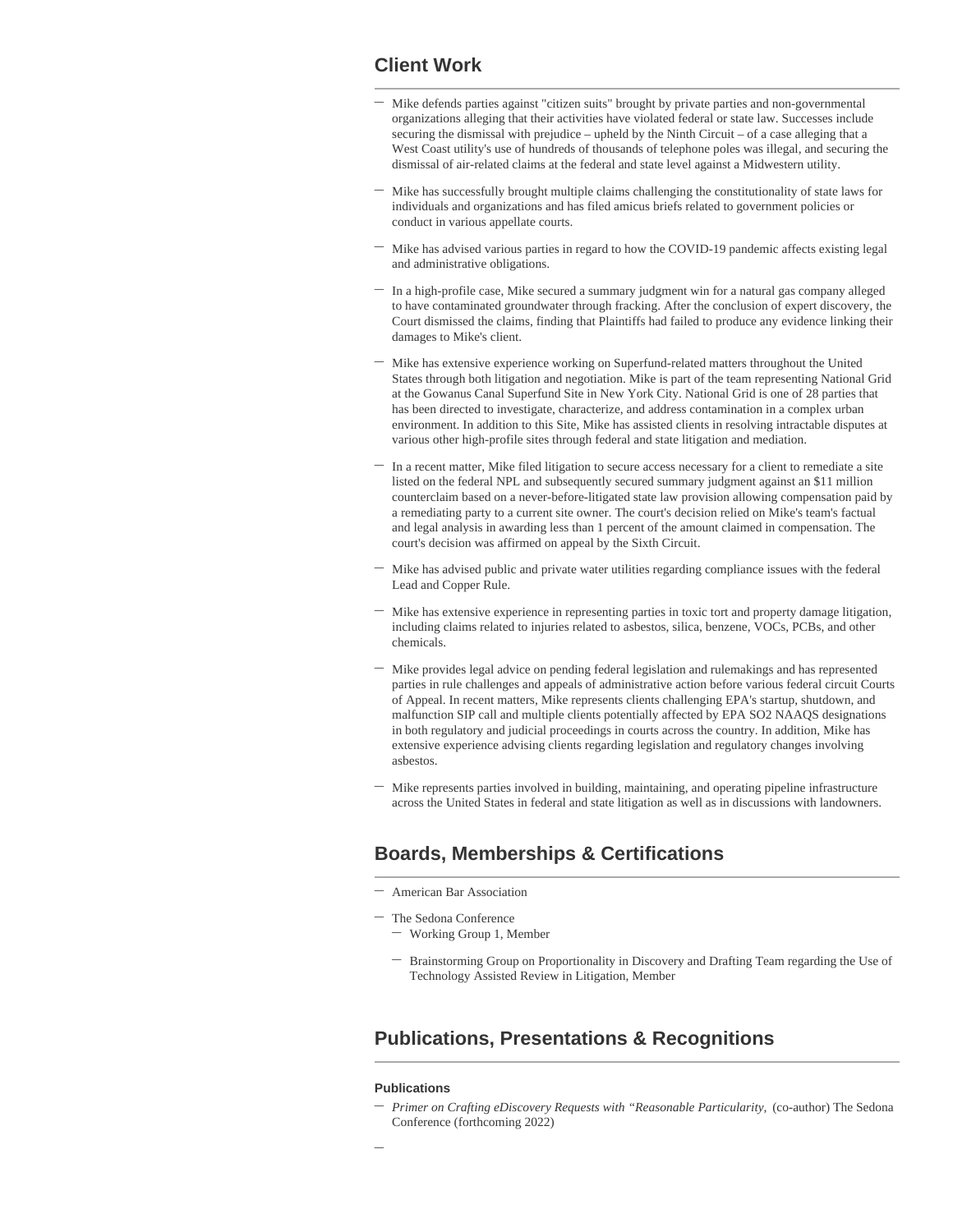"Discovery in the Modern Age," *From the Trenches III: Pretrial Strategies for Success*, American Bar Association (2018)

- "Punitive Damages," in *Business Torts and Unfair Competition Handbook* , American Bar Association Section of Antitrust Law (2014) **—**
- *Scientific Evidence in the Fourth Circuit*, in Cynthia H. Cwik et al. (eds.), Scientific Evidence **—** Review: Admissibility of Expert Evidence, Monograph No. 9, American Bar Association Section of Technology & Law (2013)
- *Scientific Evidence in the Fourth Circuit*, in Cynthia H. Cwik et al. (eds.), Scientific Evidence **—** Review: Admissibility of Expert Evidence, Monograph No. 8, American Bar Association Section of Technology & Law (2008)
- **—** *Judicial Deference to Educational Judgment*, (co-author) 30 J.C. & U.L. 583 (2004)
- Note, *A Cruel Trilemma: The Flawed Political Economy of Remedies to WTO Subsidies Disputes* , **—** 37 Vand. J. Transnat'l L. 587 (2004)

#### **Presentations**

- "Environmental and Energy Law Policy: A Trump vs. Biden Administration," (speaker) The Chicago Bar Association, Young Lawyers Section, Environmental Law Committee (Oct. 6, 2020) **—**
- **—** "COVID-19 Legal Issues Spotting for In-House Counsel," Webinar (Apr. 1, 2020)
- $-$  "Views on Trump Administration Environmental Policy Updates," Chicago Bar Association, Young Lawyers Section, Chicago, Ill. (Feb. 21, 2018)
- "Citizen Suits and Community Complaints (Odors)," 2017 Air Quality Management Conference, Oakbrook Terrace, Ill. (Oct. 17, 2017) **—**
- "Citizen Enforcement of the CCR Rule: How Will Enforcement Actions Be Brought, and What **—** Can You Do to Prepare for Them," (co-presenter) 2017 World of Coal Ash Conference Short Course, Lexington, Ky. (May 8, 2017)
- <sup>-</sup> "Trends & Upcoming Issues in Environmental Law," (co-presenter) Agricultural Law Section of the Michigan Bar Association (Sep. 22, 2016)
- **—** "Legal Update," (co-presenter) Midwest Environmental Compliance Conference (Nov. 2, 2016)
- $-$  "Ban Asbestos Legislation, Regulation, and Asbestos Litigation," Defense Research Institute Seminar on Asbestos Medicine, San Diego, California (2010)

#### **Recognitions**

- **—** Emerging Lawyer, Law Bulletin Publishing Company's *Leading Lawyers* (2015-2018)
- **—** Illinois Emerging Lawyer, Law Bulletin's *Illinois Leading Lawyers Network* (2015)

## **Professional Activities**

Mike devotes substantial time to pro bono matters, particularly related to civil rights and immigration. Recent engagements include:

- Securing the First Amendment rights of non-religious persons to perform marriages in Illinois and Michigan through federal challenges to unconstitutional interpretations of these states' family laws. **—**
- Challenging Michigan's assessment of state sales and use taxes on sales of tampons and other  feminine hygiene products, which was removed during the pendency of this litigation by the Michigan legislature.
- Representing a class of foster children in litigation against the Illinois Department of Children & Family Services. **—**
- Representing a class of foster children, in litigation filed by religious groups opposed to same-sex relationships against the State of Illinois to ability of same-sex couples to become foster parents. **—**
- Pursuing civil-rights claims on behalf of incarcerated persons related religious discrimination,  unconstitutional conditions of confinement, and in collateral attacks to their original sentences.
- **—** Assisting children and applicants for political asylum to secure the ability to remain in the United